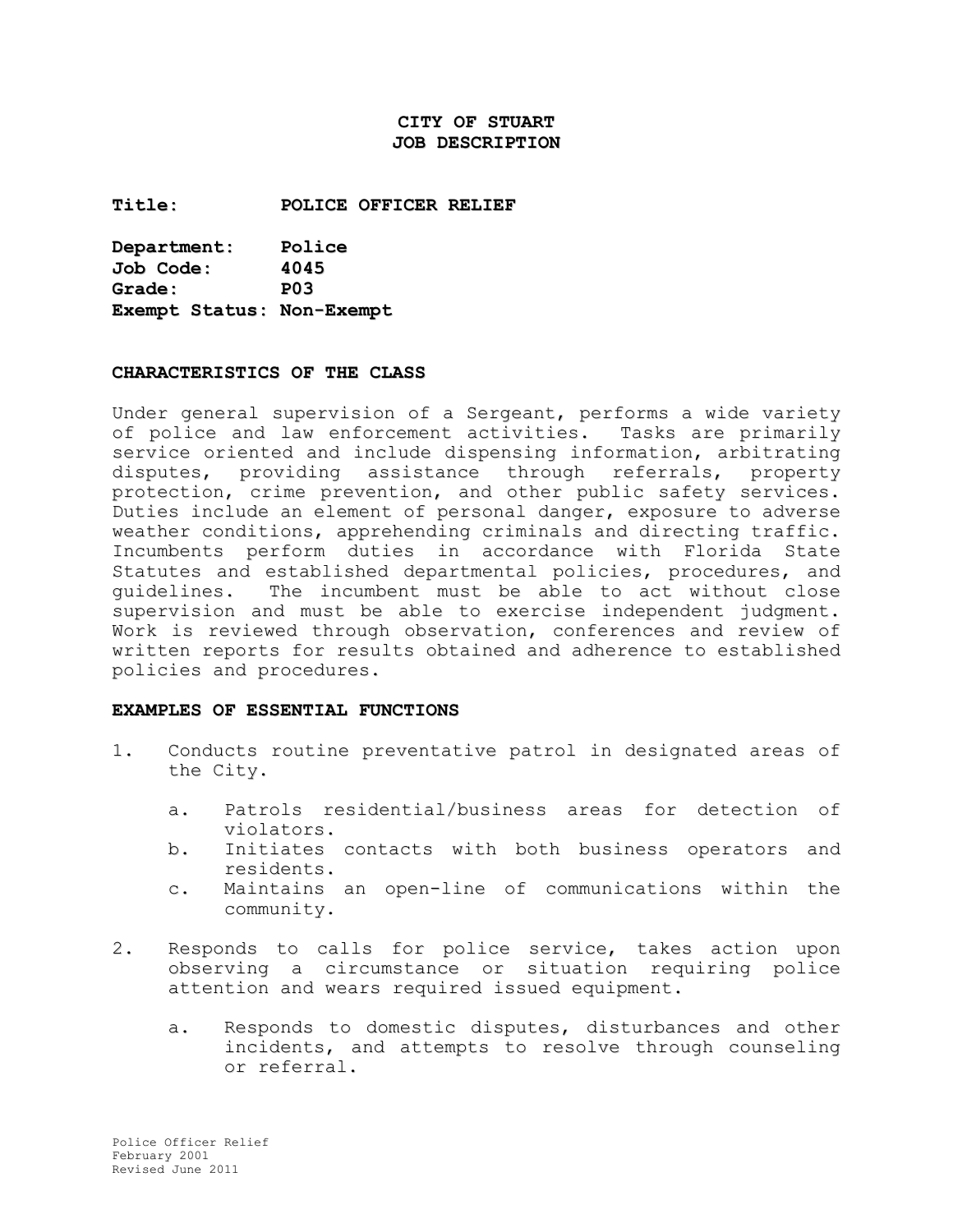# **Page 2 Police Officer Relief – continued**

- b. Settles disputes among neighbors, juveniles, gang incidents and similar type disputes.
- c. Handles any and all complaints from citizens of the community.
- d. Facilitates solutions to community problems.
- e. May be involved in physical altercations which require the use of defensive tactics and overall fitness and physical ability to resolve.
- 3. Provides information and/or assistant to the public.
	- a. Answers a wide range of non-police related service call.
	- b. Informs citizens of available services in the community.
	- c. Provides referrals to other city, county, and state agencies.
- 4. Maintains the peace and safety of the community.
	- a. Quells public disturbances.
	- b. Maintains civil obedience at group functions.
- 5. Provides for the safe and convenient flow of traffic and pedestrians within the community.
	- a. Investigates traffic accidents.
	- b. Enforces traffic violations when and where necessary.
	- c. Promotes vehicular and pedestrian safety.
	- d. Reports unsafe road conditions.
	- e. Conducts DUI investigations.
- 6. Enforces laws and arrests lawbreakers.
	- a. Makes a wide range of felony and misdemeanor arrests.
	- b. Issues Notices to Appear.
	- c. Issues traffic citations.
- 7. Prepares written reports, forms, and other documents as required.
	- a. Completes standardized departmental forms relating to crimes and occurrences.
	- b. Prepares narrative reports of incidents (supplemental reports, probable cause affidavits, and others)
	- c. Prepares basic and detailed reports pertaining to departmental business on such forms and in such format as may be required.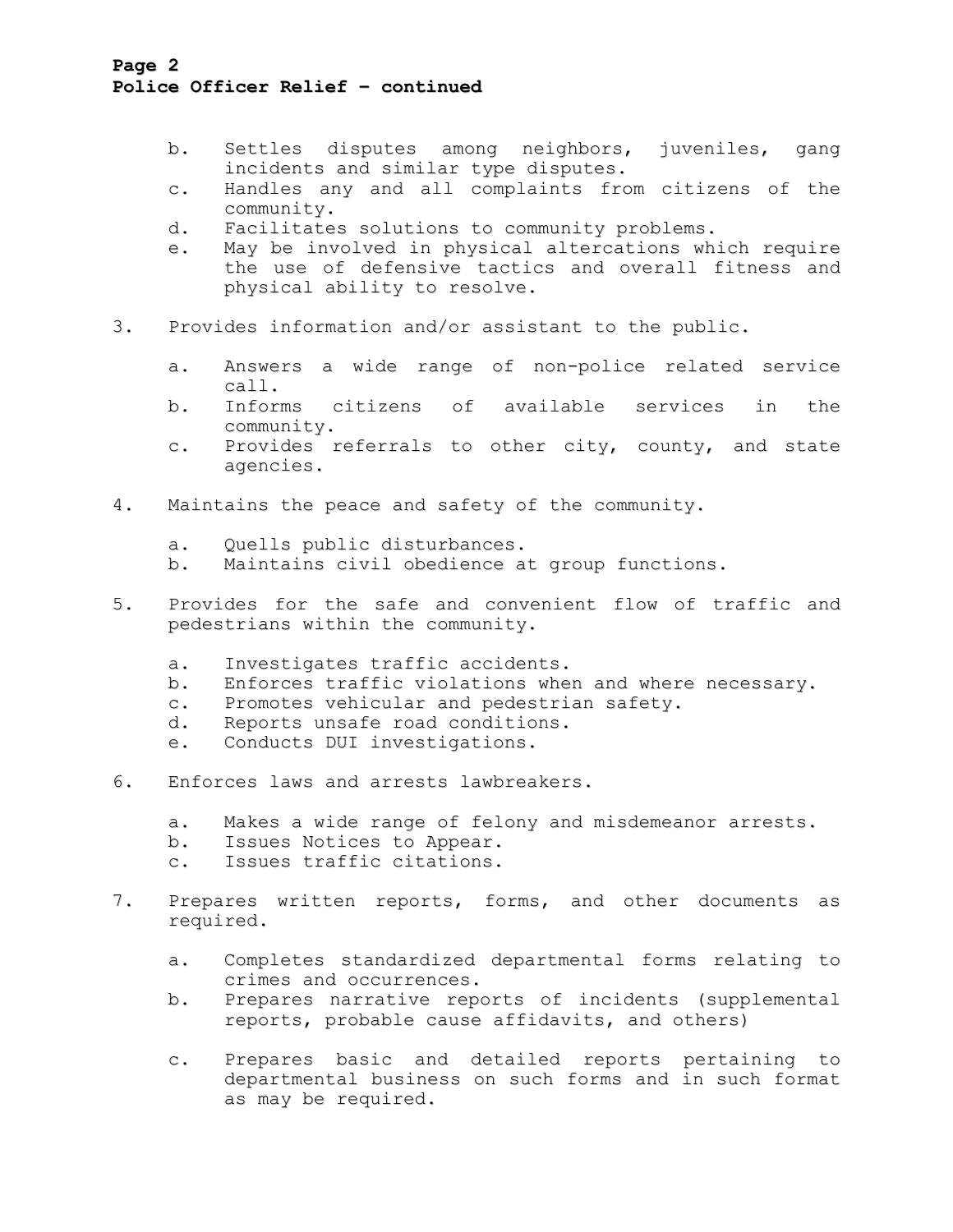- 8. Keeps superior informed.
	- a. Reports orally, or in writing, upon matters of concern to public safety or the city.
	- b. Makes recommendations for improvement.
- 9. Testifies in legal proceedings.
	- a. Testifies in civil and criminal court proceedings.
	- b. Gives depositions.
- 10. Provides support and assistance to other police officers, public safety employees, city employees.
	- a. Serves as a back-up officer for other officers handling calls.
	- b. Stands by while other city/county/state agencies perform their duties and functions.

NOTE: The examples of essential functions as listed in this classification specification are not necessarily descriptive of any one position in the class. The omission of an essential function of work does not preclude management from assigning duties not listed herein if such functions are a logical assignment to the position.

#### **REQUIREMENTS**

#### **A. Training and Experience:**

High School Graduate or G.E.D.; meet current state training requirements necessary to obtain State of Florida police officer certification. Successfully complete tenure as a probationary officer.

Must possess a current Florida driver's license.

### **B. Knowledge, Abilities, and Skills:**

Knowledge of federal laws, state statutes, and local ordinances.

Knowledge of the rules, regulations, policies and procedures of the Stuart Police Department.

Knowledge of crime prevention and problem solving techniques.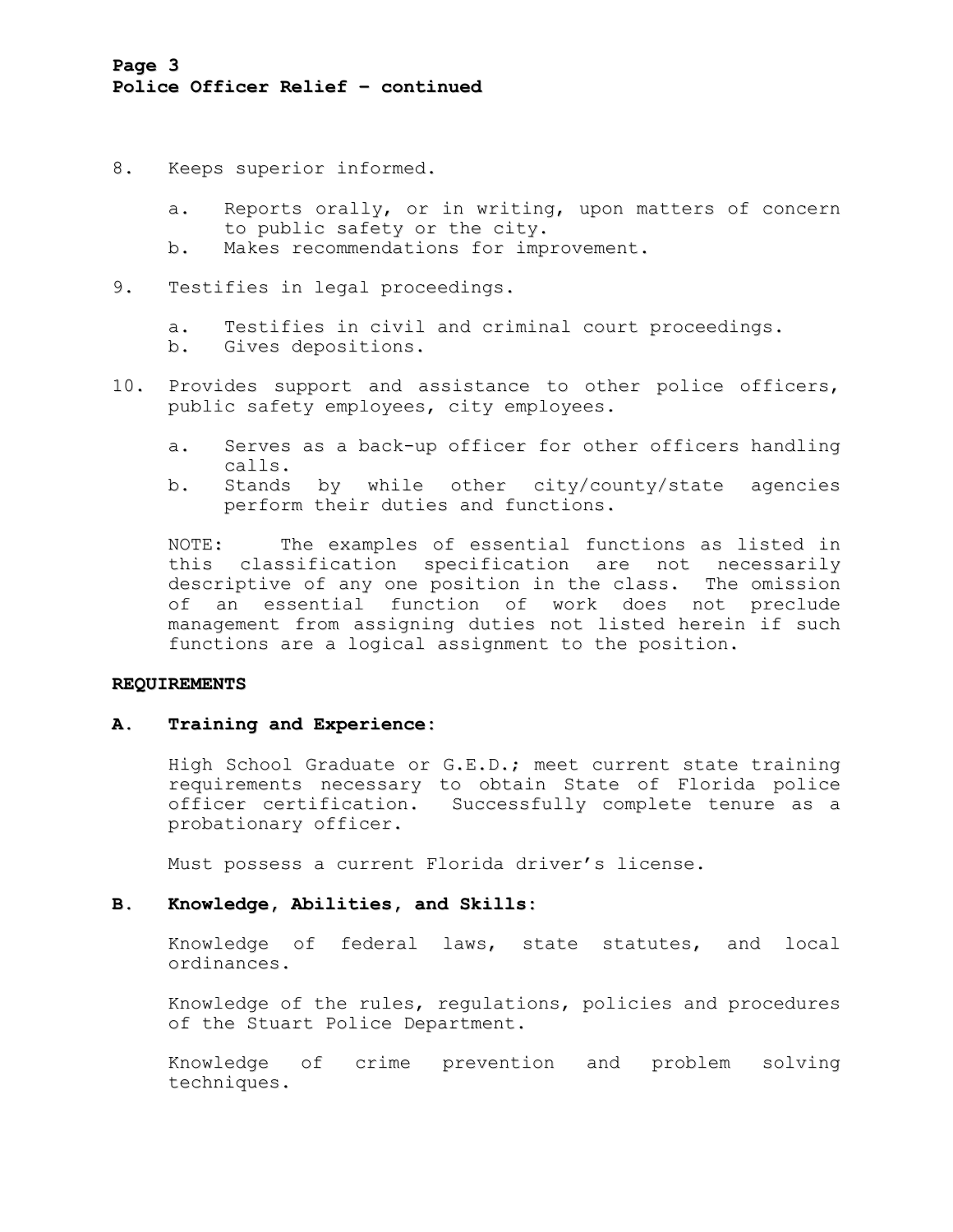### **Page 4 Police Officer Relief – continued**

Knowledge of First Responder and CPR.

Ability to understand and follow oral and written instructions.

Ability to communicate effectively with superiors and the general public.

Ability to analyze situations quickly and objectively.

Ability to learn the geography of the City and surrounding areas.

Ability to maintain composure under emergency situations.

Ability to work effectively under stressful conditions

Ability to work shift work.

Ability to develop a working knowledge of departmental rules, regulations, policies, and procedures.

Ability to learn and adapt to changing technologies and practices.

Ability to exercise discretion.

Skilled in the care and safe operation of a variety of firearms, impact weapons, and chemical agents.

Skilled in the operation of motorized vehicles under adverse conditions.

# **C. Physical Requirements:**

Task involves the regular, and at time sustained, performance of heavier physical tasks such as walking over rough or uneven surfaces, reaching, stretching, standing, kneeling, pulling, bending, stooping, working in confined spaces, and lifting or carrying moderately heavy (20-50 pound) items and occasionally very heavy (100 pounds or over) items; involves the frequent use of coordinative and manipulative skills in performing a variety of tasks with the full range of hand-eye coordination or may involve the complex operation of gasoline, electric, or diesel-powered machinery, vehicles or police equipment requiring the manipulation of multiple controls, fine adjustments or both.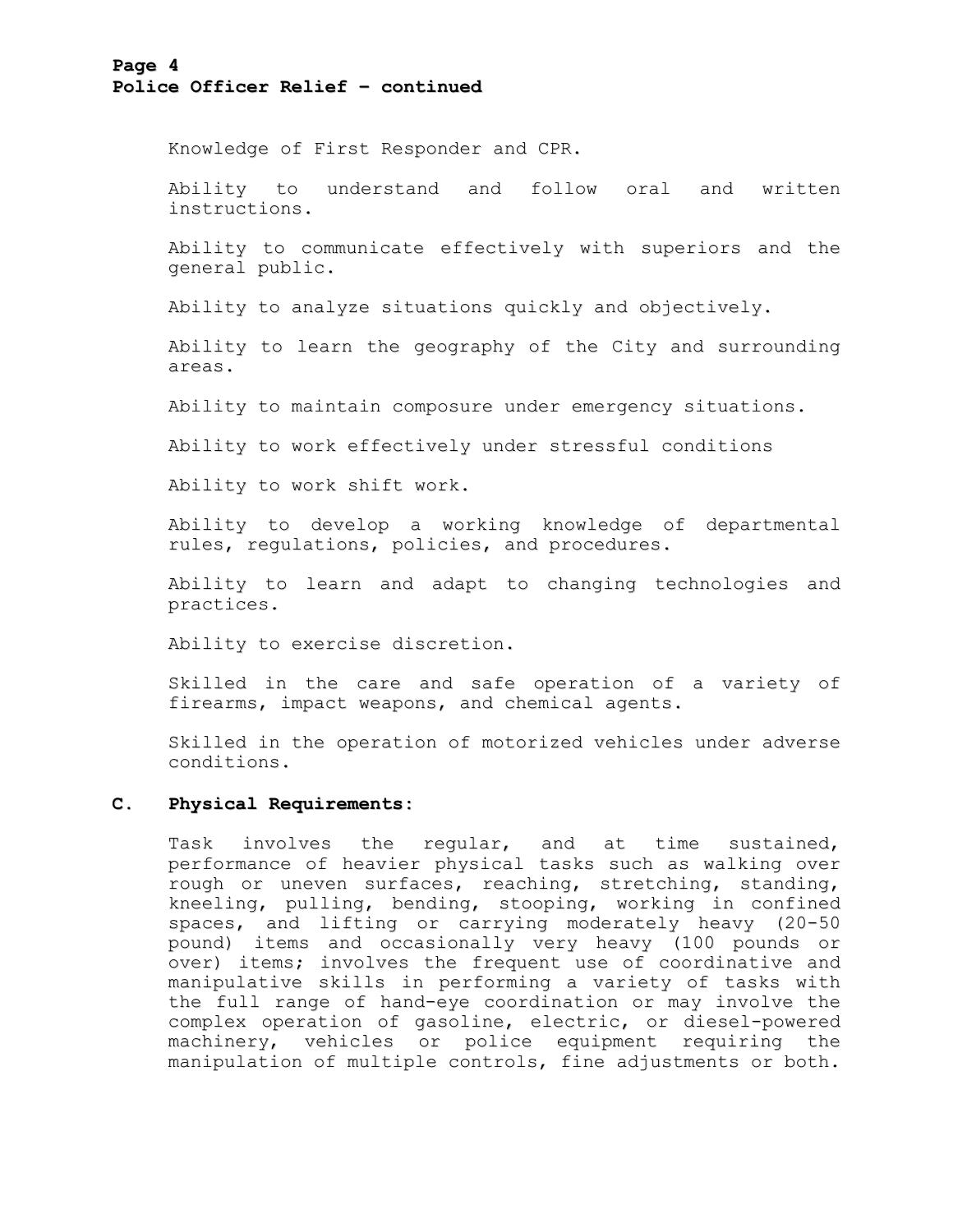# **Page 5 Police Officer Relief – continued**

### **D. Environmental Requirements:**

Task may require frequent exposure to adverse environmental conditions.

### **E. Sensory Requirements:**

Task requires color perception and discrimination. Task requires sound perception and discrimination. Task requires taste perception and discrimination. Task requires odor perception and discrimination. Task requires depth perception and discrimination. Task requires texture perception and discrimination. Task requires visual perception and discrimination. Task requires oral communications ability.